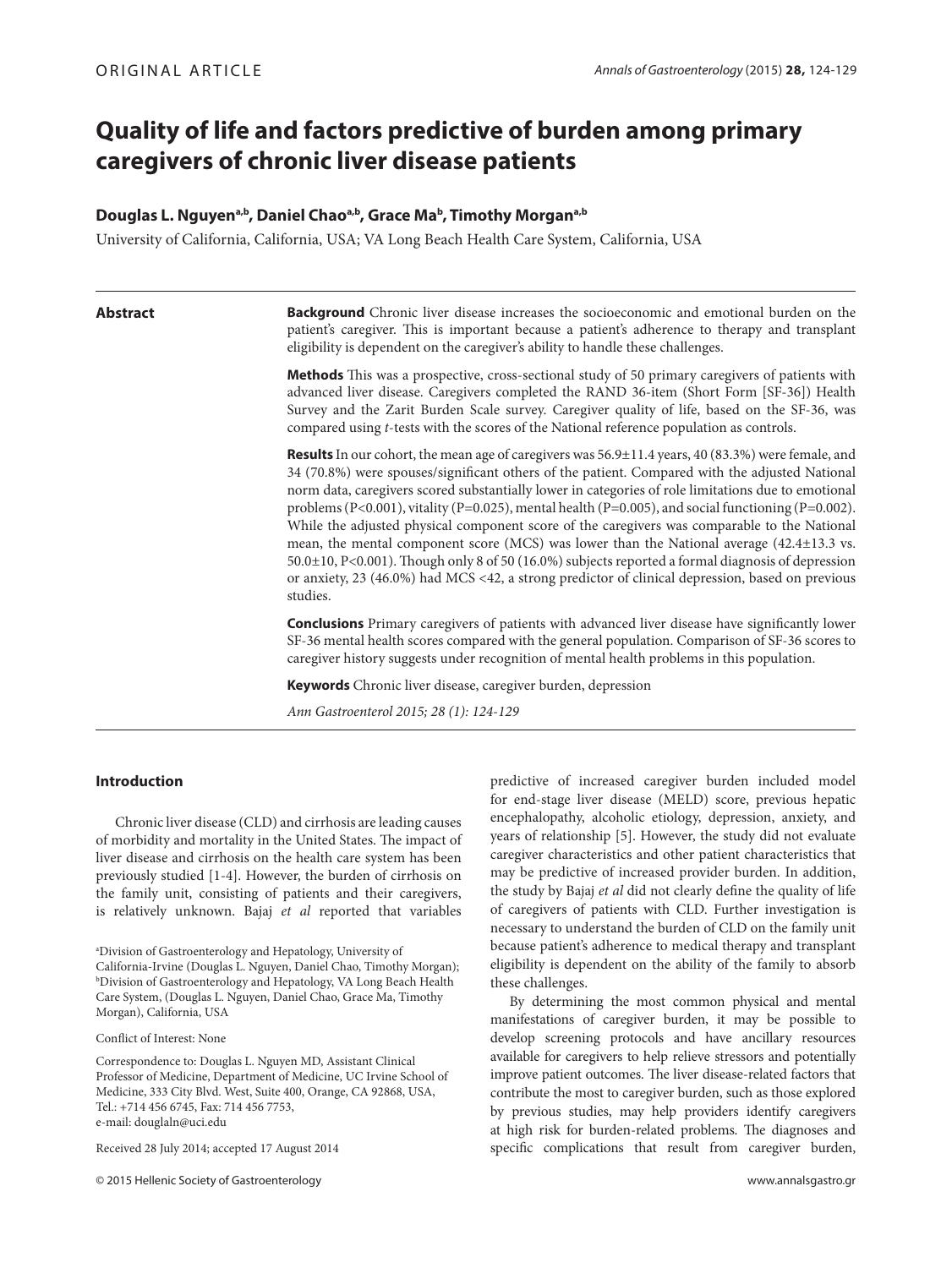including depression, anxiety, other mental illness, financial loss, and difficulties with personal relationships, also requires further study.

This study's objective is to evaluate the quality of life of primary caregivers of patients with advanced liver disease using the Medical Outcomes Study Short Form 36 (SF-36) and caregiver burden using the revised Zarit Burden Interview (ZBI). A review of the patients' medical records was then conducted to determine the characteristics of advanced liver disease that are predictors of increased caregiver burden.

# **Patients and methods**

# **Subject recruitment**

Starting in March 2013, we recruited 50 consecutive caregivers who accompanied patients to their visit in the Liver Clinic the VA Long Beach Healthcare System. Inclusion criteria included: 1) caregiver age >18 years; 2) the patient must have clinical or laboratory evidence of advanced liver disease; and 3) the patient must have identified the caregiver as his primary caregiver at the time of recruitment. Advanced liver disease was defined as having an etiology of liver disease (i.e., chronic hepatitis C, a history of alcohol abuse) and meeting one or more of the following clinical or laboratory parameters: 1) platelet count <150  $\times$  10<sup>9</sup>/L; 2) albumin <3.5  $g/dL$ ; 3) bilirubin >2.0 mg/dL; and 4) a liver biopsy showing Ishak fibrosis score of 4 or greater out of 6. The study protocol was approved by the VA Long Beach Healthcare System Institutional Review Board.

### **Surveys included**

Caregivers were asked to complete the data on demographic variables, relationship to patient, geographic location to patient, Medical Outcomes Study SF-36 and the ZBI. The SF-36 Health Survey consists of 36 questions measuring 8 different domains of physical functioning, bodily pain, role limitations due to physical condition, role limitations due to emotional health, social functioning, energy/fatigue, emotional wellbeing, and general health perceptions [6-10]. The Zarit Burden Scale consists of 22 questions, rating 0-9 (9 - highest level of burden) and measures physical, emotional, and financial toll of providing care [11-13].

# **Statistical analysis**

The caregiver characteristics and demographics were summarized using descriptive statistics. The SF-36 Health Survey was scored using the previously established National norms across all domains [14-16]. The ZBI scores were recorded for each caregiver. A total ZBI score <21 was defined as no to little level of burden [17,18]. A multivariate logistic regression

analysis was performed to identify patient and caregiver characteristics predictive of increased caregiver burden.

# **Results**

#### **Baseline caregiver characteristics**

The baseline characteristics of primary caregivers of patients with CLD are summarized in Table 1. In our cohort, there was predominance in female caregivers (82.0%) and the majority of the caregivers (66.4%) identified as either spouse or unmarried significant other to the liver patient. The mean age of the caregivers was  $56.9 \pm 11.6$  years, and the mean age of the patients was 62.2±7.6 years. Of the 50 caregivers, only 14 (28.0%) were older in age than the patients. The median MELD score of patients at the time of study recruitment was 12. The median length serving as the patient's primary caregiver was 6 years. The reported median length of time spent caregiving per week was 40 hours.

As many as 48.0% of the caregivers were actively working either part-time or full-time. Only 11 of the 50 caregivers (22.0%) reported having to stop working because of caregiving for the patients. In addition, 22.0% of the caregivers also reported having a dependent <18 years of age within their household.

A total of 40.0% of caregivers reported having at least one chronic medical condition such as diabetes, osteoarthritis, CLD, chronic kidney disease, or heart disease. In contrast, only 8 of the 50 caregivers (16.0%) reported being formally diagnosed with a psychiatric condition such as schizoaffective disorder, depression, bipolar disorder, adjustment disorder, dysthymia, and anxiety disorder.

#### **Quality of life of caregivers**

Fig. 1 summarizes the component scores to the SF-36 for the caregivers. Compared with the established National norms, primary caregivers of liver patients scored lower on quality-of-life domains of limitation in role functioning due to emotional health (43.3±13.5 vs. 50.0±10.0, P<0.001), vitality (46.8±11.1 vs. 50.0±10, P=0.025); mental health (44.5±12.8 vs. 50.0±10.0, P=0.005); and social functioning (44.2±12.8 vs. 50.0±10.00, P=0.002). There were no statistical differences in the mean component scores of physical functioning  $(P=0.34)$ , role limitation due to physical health (P=0.12), bodily pain  $(P=0.37)$ , and general health  $(P=0.11)$  in the caregiver group compared with the established National norms.

Overall, caregivers of patients with CLD have a significantly lower mental component score (MCS) compared to the national norms (42.4±13.3 vs. 50.0±10.0, P<0.001), while the physical component score (PCS) was similar between the two groups (51.9±9.1 vs. 50.0±10.0, P=0.16). Though only 8 of 48 (16.7%) subjects reported a formal clinical diagnosis for depression or anxiety, 23 subjects (47.9%) had MCS <42, a strong predictor of clinical depression [7,8].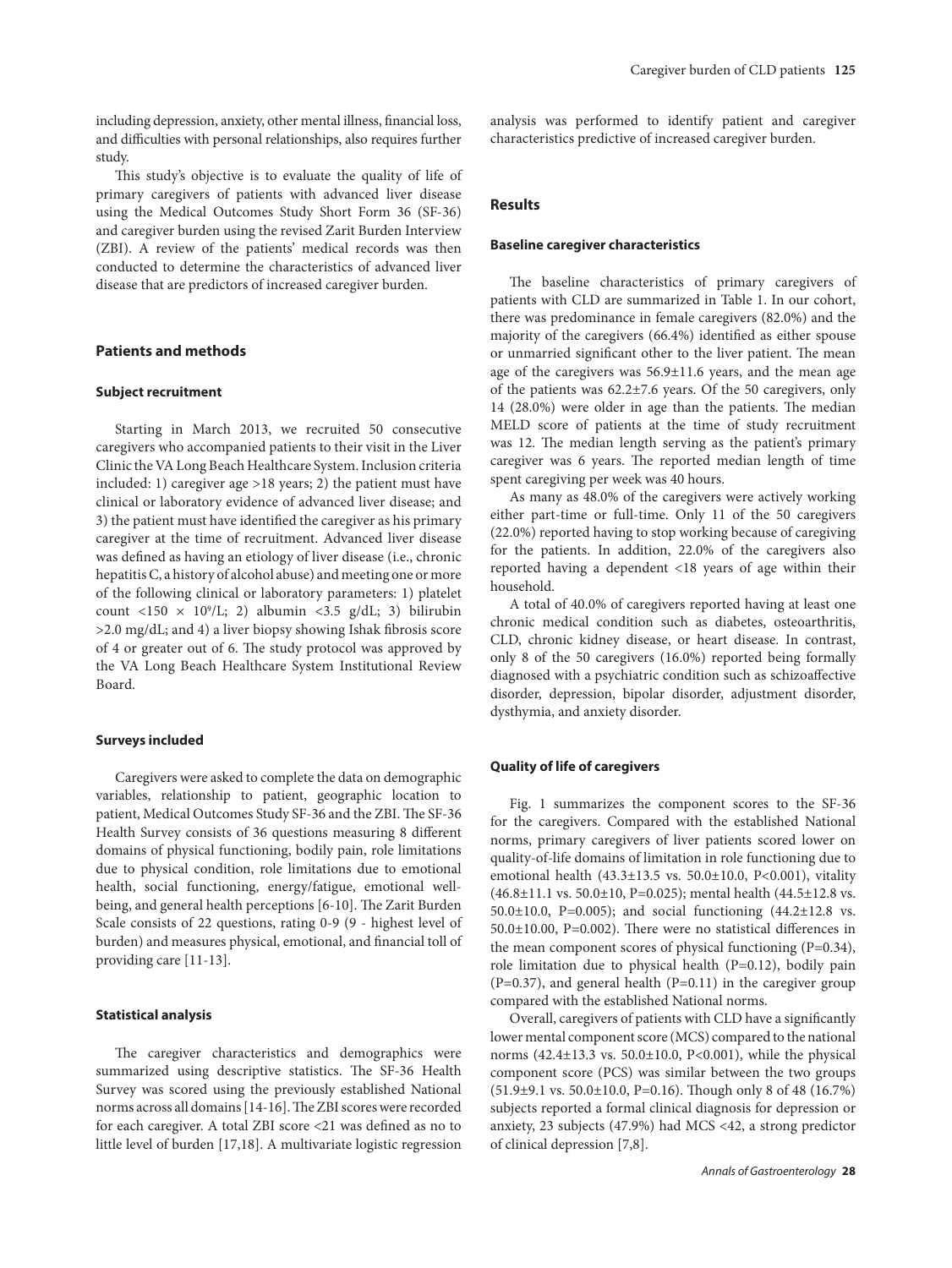### **Factors predictive of increased caregiver burden**

Among the surveyed respondents, 23 of the 50 caregivers (46%) reported little to no level of burden based on the Zarit Burden Scale [19,20]. The mean ZBI score among our caregivers

**Table 1** Baseline characteristics of primary caregivers of patients with chronic liver disease

| Characteristics                                    | No. (%)        |
|----------------------------------------------------|----------------|
| Gender                                             |                |
| Male                                               | 9(18.0)        |
| Female                                             | 41 (82.0)      |
| Mean age (years)                                   | 56.9±11.6      |
| Relationship with patient                          |                |
| Spouse or significant other                        | 33 (66.0)      |
| Child                                              | 7(14.0)        |
| Friend                                             | 5(10.0)        |
| Other                                              | 5(10.0)        |
| Total household income level                       |                |
| \$10,000-\$30,000                                  | 27 (52.0)      |
| \$40,000-\$60,000                                  | 14 (28.0)      |
| \$70,000 - \$90,000                                | 7(14)          |
| \$100,000 or more                                  | 2(4.0)         |
| Current employment status                          |                |
| Full time                                          | 14 (28.0)      |
| Part time                                          | 10(20.0)       |
| Retired                                            | 13(26.0)       |
| Quit working because of caregiving                 | 11(22.0)       |
| Unemployed                                         | 2(4.0)         |
| Median duration as caregiver (years, range)        | $6(1-32)$      |
| Median time serving as caregiver weekly (h, range) | 40 (2-160)     |
| Proximity to patient                               |                |
| Lives in the same house                            | 37 (74.0)      |
| Lives within close proximity (within 1 h drive)    | 7(14.0)        |
| Lives>1 h away                                     | 6(12.0)        |
| Personal history of mental health illness          | 8 (16.0)       |
| Personal history of at least one chronic illness   | 20 (40)        |
| More than 1 dependent (other than patient) at home | 11(22.0)       |
| Patient's median MELD score                        | 18 (6, 34)     |
| Patient's mean age (years)                         | $62.2 \pm 7.6$ |
| Etiology for patient's liver disease               |                |
| Viral hepatitis                                    | 32 (64.0)      |
| Alcoholic hepatitis                                | 7(14.0)        |
| Non-alcoholic fatty liver disease                  | 5(10.0)        |
| Other                                              | 6(12.0)        |

*MELD, model for end-stage liver disease*

*Annals of Gastroenterology* **28**

was 22.4±12.6. Caregiver with a ZBI score >21 was defined as having an increased level of burden. Factors predictive of increased care provider burden on the multivariate analysis were: more than 1 dependent in the household (odds ratio [OR]: 3.83, 95% confidence interval [CI]: 1.91 - 15.98); more than 2 hospitalizations as a complication of liver disease in the last 12 months (OR: 7.67, 95% CI: 2.05 - 10.07); a history of hepatic encephalopathy (OR: 4.25, 95% CI: 2.04 - 15.53); active alcohol use at home (OR: 2.98, 95% CI: 1.58 - 8.82); and household income \$30,000 or less (OR: 1.98, 95% CI: 1.67 - 12.82). Caregiver's age, relationship or proximity to the patient, and total time spent caregiving were not predictive of increased caregiver burden (Table 2).

# **Discussion**

CLD and cirrhosis are currently the 12th leading cause of death in the United States [20]. The leading cause of CLD and need for liver transplantation is chronic hepatitis C virus infection, with an affected population between 3 and 5 million [21]. Due to ongoing cost-containment efforts, there is an increased need for family-based care of chronically ill individuals. Debilitating symptoms of fatigue, pruritus, ascites, malnutrition, and encephalopathy are common manifestations of patients with CLD. The presence of CLD at home has a

**Table 2** Multivariate of factors predictive of increased caregiver burden of patients with chronic liver disease

| Factors                                                             | <b>OR</b> | 95% CI        |
|---------------------------------------------------------------------|-----------|---------------|
| Caregiver's age>50                                                  | 1.01      | $0.72 - 3.58$ |
| Caregiver older than patient                                        | 1.12      | $0.60 - 3.69$ |
| Relationship to patient                                             |           |               |
| Spouse/significant other                                            | 0.89      | $0.49 - 2.47$ |
| Non-spouse                                                          | 1.00      |               |
| Caregiver with history of psychiatric<br>illness or chronic illness | 1.49      | $0.76 - 2.90$ |
| More than 1 dependent (other than<br>patient) at home               | 3.83      | 1.91-15.98    |
| Proximity to patient                                                |           |               |
| Within 1 h away                                                     | 0.93      | $0.76 - 3.14$ |
| More than 1 h away                                                  | 1.00      |               |
| Greater than 40 h/week                                              | 1.62.     | $0.91 - 3.69$ |
| $MELD$ score > 15                                                   | 1.48      | 0.58-6.81     |
| More than 2 patient hospitalizations<br>in the last 12 months       | 7.67      | 2.05-10.07    |
| Patient with history of hepatic<br>encephalopathy                   | 4.25      | 2.04-15.53    |
| Patient with active alcohol use                                     | 2.98      | 1.58-8.82     |
| Household income ≤\$30,000                                          | 1.98      | 1.67-12.82    |

*OR, odds ratio; CI, confidence interval; MELD, model for end-stage liver disease*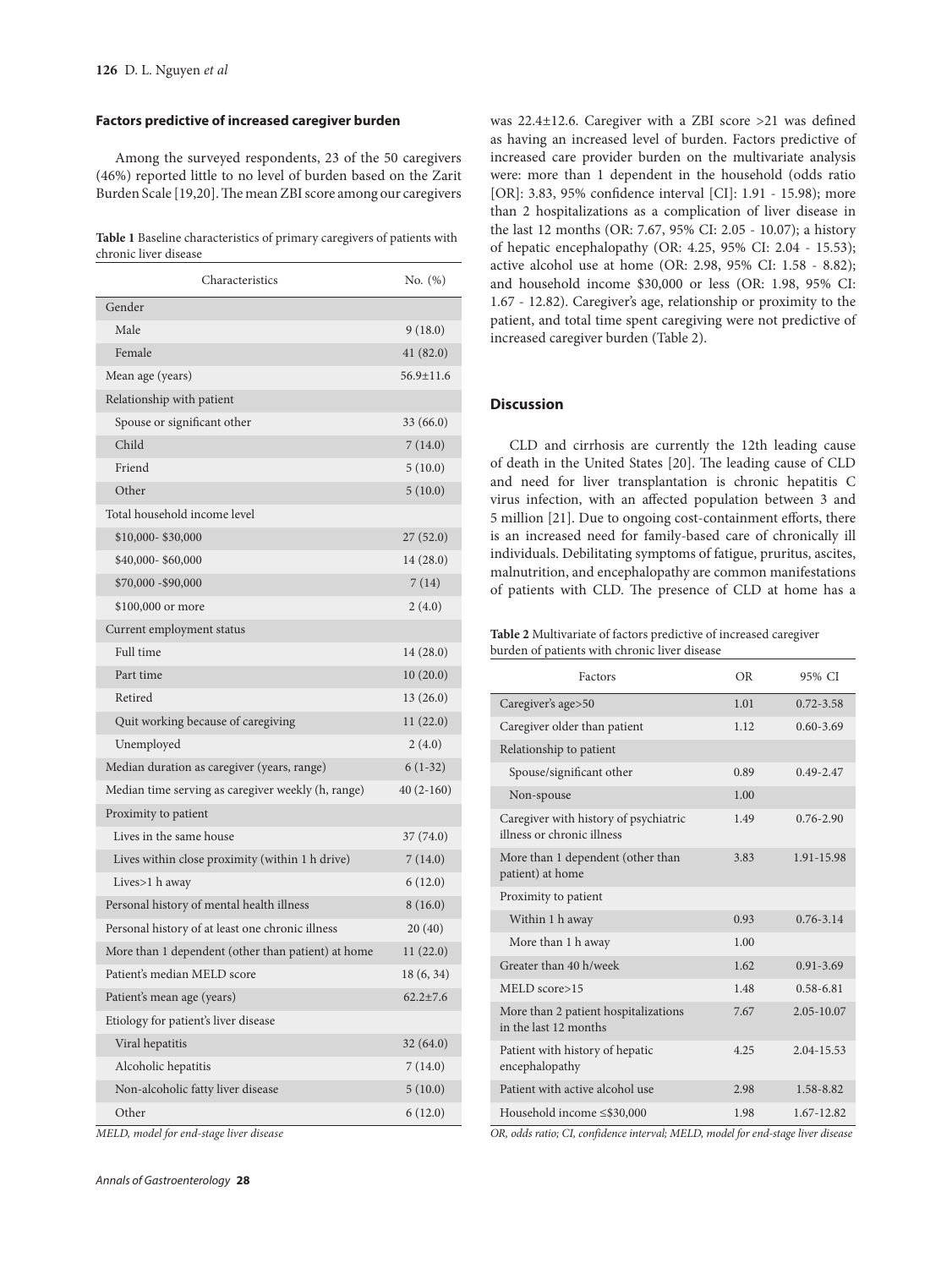

**Figure 1** Quality of life of caregivers with chronic liver disease compared to the National norm

*PF, physical functioning; RP, role limitation due to physical health; RE, role limitation due to emotional health; VT, vitality; MH, mental health; SF, social functioning; BP, bodily pain; GH, general health; MCS, mental component score; PCS, physical component score* \*Denotes P <0.05

significant impact on the primary caregivers and affects their overall quality of life. Similar to previous studies [22,23], we have demonstrated that caregivers in our cohort experienced a significantly lower mental health score with nearly one standard deviation below the reported National norm (MCS 42.4 vs. 50.0,  $P<0.05$ ). Furthermore, though only a minority (16.7%) of caregivers reported a formal clinical diagnosis for depression or anxiety, nearly half of the caregivers had an MCS <42, a strong predictor of underlying depression based on previous studies [7-10]. This discrepancy underscores the fact that nearly 30% of caregivers in our study may have undiagnosed clinical depression. Chronic depression and stress in the presence of inadequate resources and increasing patient dependency has been linked to decline in both physical and mental health status of patients and caregivers of other chronic disease conditions [24-33].

Despite the fact that nearly half of our caregivers reported having a personal history of chronic medical condition, our study is the first to highlight that caregivers of CLD patients are less likely to experience limited quality-of-life from a physical health standpoint. In this cohort, PCS was similar between the caregiver group and the established US norm (51.9±9.1 vs.  $50.0\pm10.0$ , P=0.16). This is in contrast to other studies among caregivers of patients with advanced disease such as cancer and dementia [34-36]. The difference between caregivers of CLD patients and other chronic illnesses could be due to the fact that CLD patients are more likely to have an indolent course of illness compared to patients with advanced cancer who are more likely to have a more progressive disease course. Therefore, caring for liver patients may be less physically demanding than caring for patients with more rapid deterioration in physical health such as cancer and dementia.

Increased caregiver burden has also been linked to increased mortality among the caregivers [37]. Over half of the caregivers in this study reported experiencing an increased level of burden (mean ZBI of 22.4±12.6). Though difficult to compare across studies, the caregivers in our cohort demonstrated a similar or perhaps even greater level of burden reported among caregivers of patients with acute brain injury (ZBI 21.7±10.1), Alzheimer's disease (ZBI 15.0±10.0), and advanced cancer (12.0±8.5) [38]. However, less than a fourth of our caregivers required quitting their current job because of caregiving. Interestingly, our cohort showed that factors that were independent of the caregiver burden was the caregiver's age, patient's MELD score, total time caring for the patient, caregiver's personal relationship to the patient, and proximity to the patient.

Previous studies have also used ZBI to look for factors predictive of caregiver burden; two of the studies coincided with the results from this study showing that– history of hepatic encephalopathy in the patient, lower household income, and having one or more dependents at home other than the patient are important predictive factors [4,5]. While previous studies have demonstrated that alcoholic cirrhosis led to increased caregiver burden compared to other causes of cirrhosis, we found that, in fact, active alcohol use in the patient was strongly associated with an increased burden. Interestingly, MELD score, previously found to have a direct relationship with caregiver burden, was not a significant predictor in this study, although our study used a threshold of 18, which may not have been high enough to detect a difference [5,22]. Our study did demonstrate that frequent hospitalizations for any cause were the strongest predictor of caregiver burden. Increased rates of hospitalization due to severely decompensated liver disease and comorbidities can increase the challenge of caregiving. It may suggest that there may be a MELD threshold past which caregiver burden increases, but further studies will need to elucidate this relationship. This also underscores the need to optimize management in patients with advanced liver disease to prevent complications for both the patient and caregiver's well-being. Previous studies have demonstrated that in other chronic diseases, social support groups for caregivers may also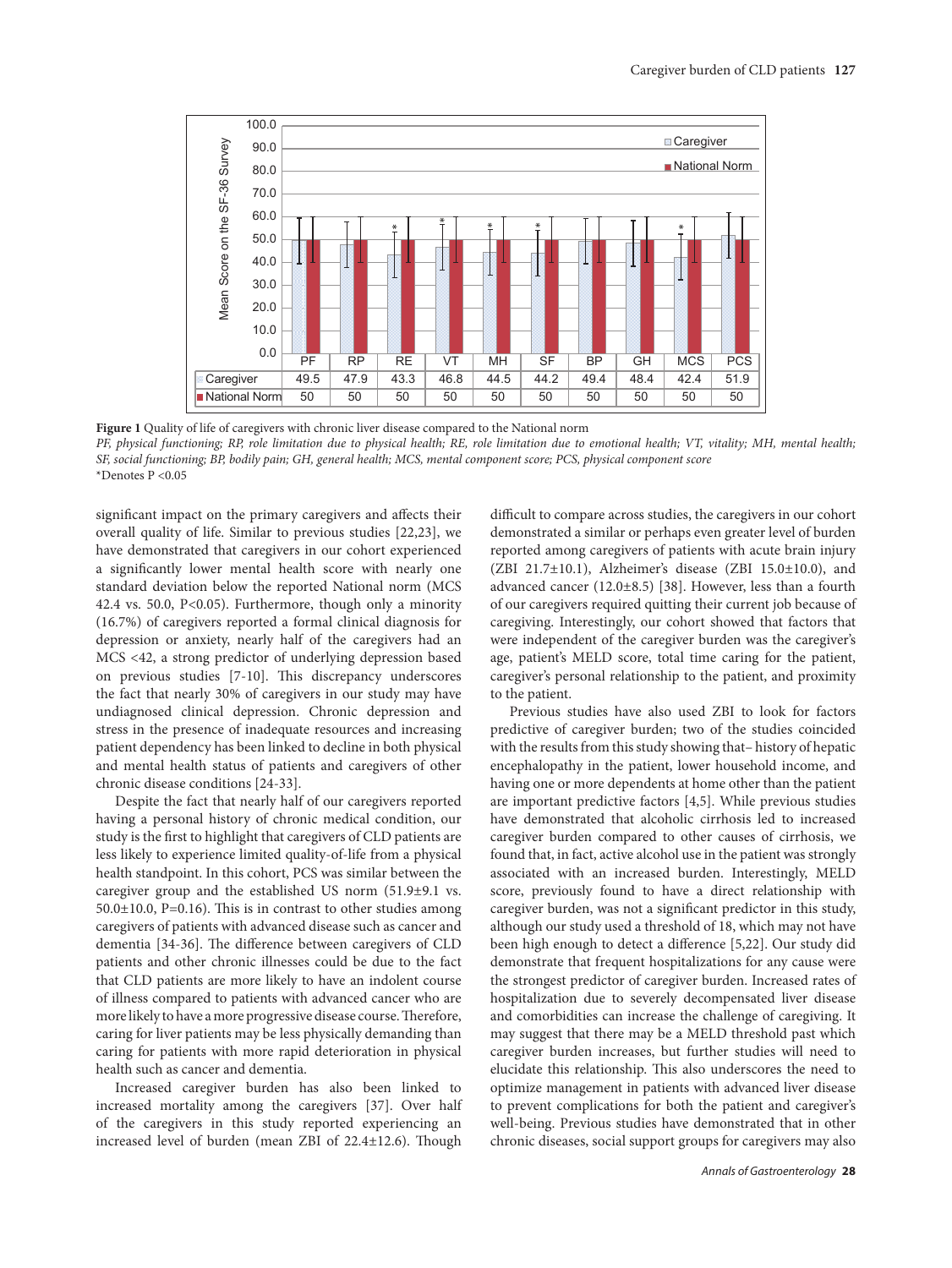reduce caregiver burden and burnout [39,40]. Furthermore, a specialized multidisciplinary care management to manage complications related to CLD such as depression, ascites, malnutrition, and variceal bleeding in the outpatient setting may reduce caregiver burden and reduction in hospitalization. Morando *et al* [41] demonstrated that an outpatient, multidisciplinary approach for outpatient management of cirrhotics can reduce 12-month mortality and potentially caregiver burden.

There are several limitations in this study. Firstly, the present study has a cross-sectional design which only allows for the assessment of quality of life and burden at a single point in time. To fully study caregiver burden as a process, a longitudinal study is required as patterns of quality of life and burden likely fluctuate with the patient's disease activity. Secondly, given that this is a survey-based study, a recall bias is possible, thereby selecting a subset of caregivers with higher level burden and lower quality of life. Thirdly, the definitions utilized in our study, such as mental health, may not be specific enough, leaving room for personal interpretation.

In conclusion, this study demonstrated that primary caregivers of patients with advanced liver disease have significantly lower scores measuring mental well-being, compared with the general population. Depression among

#### **Summary Box**

# **What is already known:**

- • Chronic liver disease increases the socioeconomic and emotional burden on the patient's caregiver
- • Patient's adherence to therapy and transplant eligibility is dependent on the caregiver's ability to handle these challenges

#### **What the new findings are:**

- • We have demonstrated that caregivers in our cohort experienced a significantly lower mental health score with nearly one standard deviation below the reported National norm while the physical component score was similar to the National norm
- • Factors predictive of increased care provider burden on the multivariate analysis were: more than 1 dependent in the household; more than 2 hospitalizations as a complication of liver disease in the last 12 months; history of hepatic encephalopathy; active alcohol use at home; and household income ≤\$30,000
- The future of longitudinal care for chronic diseases, including advanced liver disease, may require treating the person seated next to the patient as well

primary caregivers is also a significant problem with high prevalence and is most likely underdiagnosed. Health care providers need to be diligent in assessing caregivers regularly for signs and symptoms of depression, anxiety, and mental stress. Predictors of increased caregiver burden seem to include multiple factors that affect a patient's ability to comply with treatment and function mentally, and complications that require hospitalization are a significant, previously undiscovered factor that increased caregiver burden. Larger studies may help clarify predictors more accurately.

Unanswered questions include whether increased caregiver burden leads to decreased quality in the care provided to the patient by the caregiver, and whether this leads to an increase in patient non-compliance, hospitalization, complications of liver disease, and poorer outcomes. Conversely, the question of whether reducing caregiver burden can lead to improved care and subsequent positive outcomes for the patient is important. Finally, an effective protocol for screening caregivers for depression and an effective treatment protocol need to be established. Should all caregivers be screened at baseline, and what interval should follow-up visits be conducted? Will effective treatment of caregiver depression lead to a rebound in the quality of care provided, reduce caregiver burden and have a positive impact on caregiver and patient outcomes? While physicians are coached to "treat the whole patient", the future of longitudinal care for chronic diseases, including advanced liver disease, may require treating the person seated next to the patient as well.

# **References**

- 1. US Burden of Disease Collaborators. The state of US health, 1990-2010: burden of diseases, injuries, and risk factors. *JAMA* 2013;**310**:591-608.
- 2. Tsochatzis EA, Bosch J, Burroughs AK. Liver cirrhosis. *Lancet* 2014;**383**:1749-1761.
- 3. Lozano R, Naghavi M, Foreman K, et al*.* Global and regional mortality from 235 causes of death for 20 age groups in 1990 and 2010: a systematic analysis for the Global Burden of Disease Study 2010. *Lancet* 2012;**380**:2095-2128.
- 4. Blachier M, Leleu H, Peck-Radosavljevic M, Valla DC, Roudot-Thoraval F. The burden of liver disease in Europe: a review of available epidemiological data. *J Hepatol* 2013;**58**:593-608.
- 5. Bajaj JS, Wade JB, Gibson DP, et al*.* The multi-dimensional burden of cirrhosis and hepatic encephalopathy on patients and caregivers. *Am J Gastroenterol* 2011;**106**:1646-1653.
- 6. Machnicki G, Allegri RF, Ranalli CG, et al*.* Validity and reliability of the SF-36 administered to caregivers of patients with Alzheimer's disease: evidence from a south american sample. *Dement Geriatr Cogn Disord* 2009;**28**:206-212.
- 7. Silveira E, Taft C, Sundh V, Waern M, Palsson S, Steen B. Performance of the SF-36 health survey in screening for depressive and anxiety disorders in an elderly female Swedish population. *Qual Life Res* 2005;**14**:1263-1274.
- 8. Elliott TE, Renier CM, Palcher JA. Chronic pain, depression, and quality of life: correlations and predictive value of the SF-36. *Pain Med* 2003;**4**:331-339.
- 9. Ware JE, Snow KK, Kosinski M, et al. SF-36 Health Survey Manual and Interpretation Guide. Boston, MA: New England Medical Center, The Health Institute; 1993.